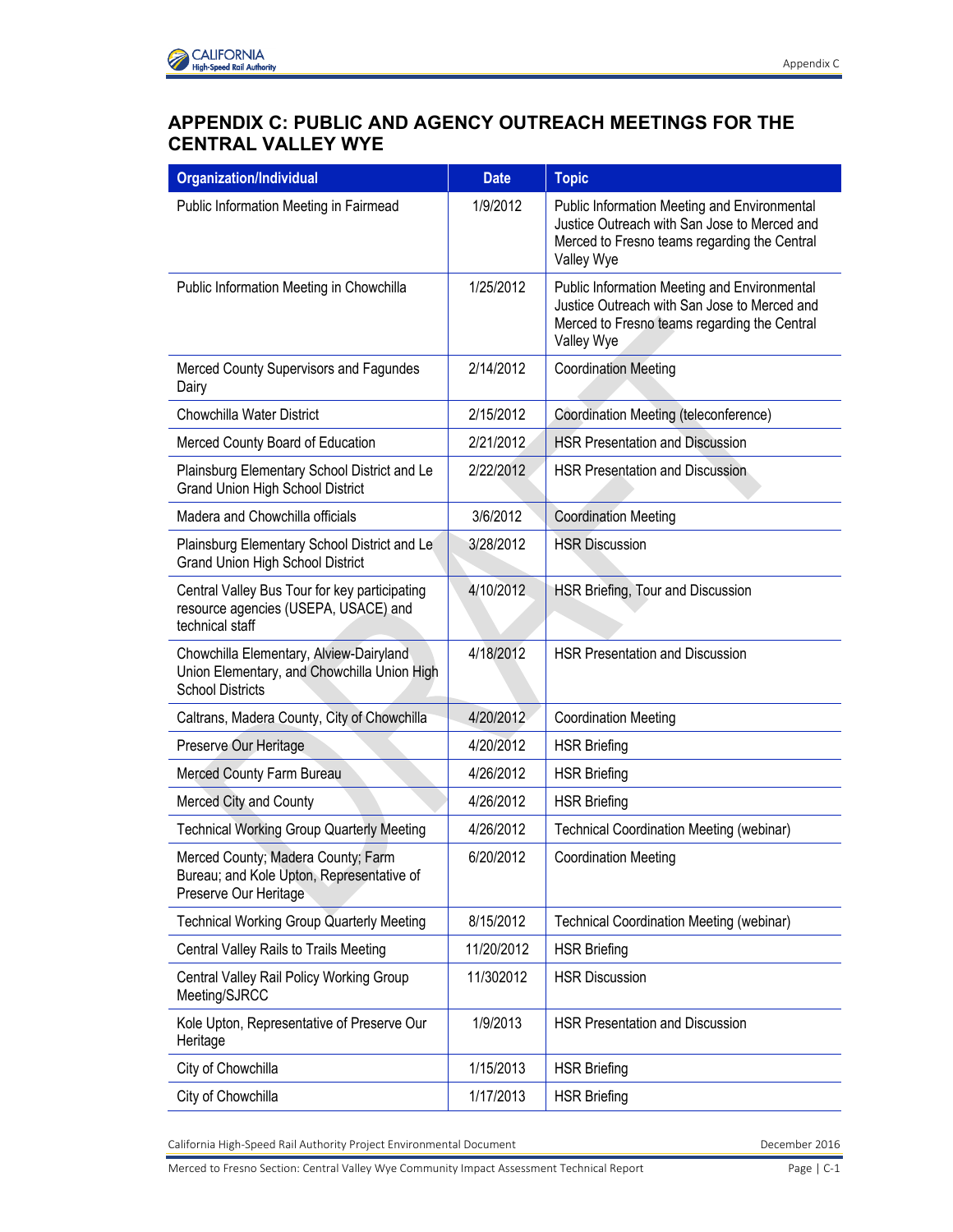| <b>Organization/Individual</b>                                                                                                       | <b>Date</b> | <b>Topic</b>                                                                                          |
|--------------------------------------------------------------------------------------------------------------------------------------|-------------|-------------------------------------------------------------------------------------------------------|
| Max Rodriguez, Madera County Supervisor<br>and Lazy K Ranch                                                                          | 1/22/2013   | HSR Briefing and Discussion                                                                           |
| Authority Board of Directors Meeting                                                                                                 | 1/23/2013   | Project Update Presentation to Board of<br><b>Directors</b>                                           |
| Fagundes Dairy                                                                                                                       | 1/25/2013   | <b>HSR Discussion</b>                                                                                 |
| Merced City Council                                                                                                                  | 2/4/2013    | HSR Briefing and Discussion                                                                           |
| Dan Lieberman, District Director for State<br>Senator Leland Yee                                                                     | 2/8/2013    | <b>HSR Briefing</b>                                                                                   |
| Fred Fagundes, Preserve our Heritage,<br>Merced County Farm Bureau                                                                   | 2/8/2013    | <b>HSR Briefing and Discussion</b>                                                                    |
| Fred Fagundes, Judge Rigby, Madera County<br><b>Public Works Department</b>                                                          | 2/20/2013   | <b>HSR Briefing and Discussion</b>                                                                    |
| Madera County Public Works Department                                                                                                | 2/27/2013   | <b>Coordination Meeting</b>                                                                           |
| CertainTeed Corporation                                                                                                              | 3/4/2013    | HSR Briefing and Discussion                                                                           |
| Assemblyman Frank Bigelow, District 5                                                                                                | 3/14/2013   | HSR Briefing and Discussion                                                                           |
| City of Chowchilla                                                                                                                   | 3/19/2013   | <b>HSR Briefing and Discussion</b>                                                                    |
| Merced County Farm Bureau                                                                                                            | 3/19/2013   | HSR Briefing and Discussion                                                                           |
| Madera County Farm Bureau                                                                                                            | 3/19/2013   | <b>HSR Briefing and Discussion</b>                                                                    |
| Marjie Kirn, MCAG Executive Director                                                                                                 | 3/19/2013   | <b>HSR Briefing and Discussion</b>                                                                    |
| Public Information Meeting in Fairmead                                                                                               | 3/20/2013   | Public Information Meeting and Environmental<br>Justice Outreach, Presentation, Open House<br>and Q&A |
| Lazy K Ranch                                                                                                                         | 3/20/2013   | HSR Briefing and Discussion                                                                           |
| Congressman Costa's staff; Ron Taylor,<br>Merced College President: Supervisor Rick<br>Farinelli, Madera County Board of Supervisors | 3/21/2013   | <b>HSR Presentation and Discussion</b>                                                                |
| <b>MCTC</b>                                                                                                                          | 3/21/2013   | <b>Coordination Meeting</b>                                                                           |
| Congressional Wye Alignment Tour<br>(Congressmen Jeff Denhman and Jim Costa)                                                         | 3/26/2013   | Tour and Discussion with Congressional staff                                                          |
| Public Information Meeting in Chowchilla                                                                                             | 3/27/2013   | Public Information Meeting and Environmental<br>Justice Outreach, Presentation, Open House<br>and Q&A |
| Preserve our Heritage                                                                                                                | 3/27/2013   | HSR Briefing and Discussion                                                                           |
| Merced County Farm Bureau                                                                                                            | 3/27/2013   | HSR Briefing and Discussion                                                                           |
| Madera County Farm Bureau                                                                                                            | 3/27/2013   | HSR Briefing and Discussion                                                                           |
| Authority Board of Directors Meeting                                                                                                 | 4/4/2013    | Presented the Central Valley Wye alternatives to<br>the Board of Directors                            |
| Supervisor John Pedrozo, Merced County<br><b>Board of Supervisors</b>                                                                | 4/8/2013    | HSR Update and Q&A                                                                                    |

December 2016 California High-Speed Rail Authority Project Environmental Document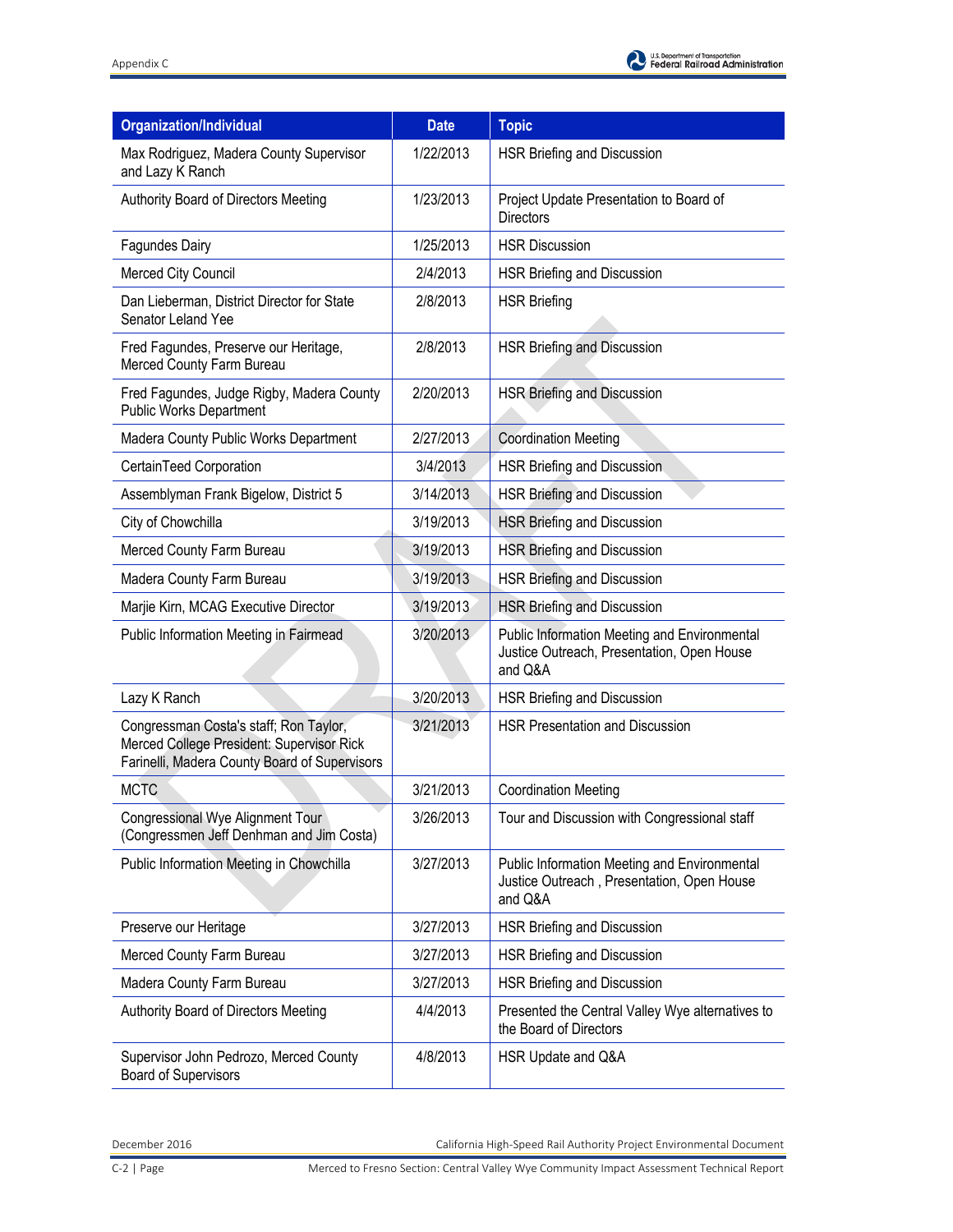| <b>Organization/Individual</b>                                                                                | <b>Date</b> | <b>Topic</b>                                                   |
|---------------------------------------------------------------------------------------------------------------|-------------|----------------------------------------------------------------|
| Supervisor John Pedrozo, Merced County<br>Board of Supervisors; Marchini Farms                                | 4/8/2013    | HSR Briefing and Discussion                                    |
| Merced County Farm Bureau                                                                                     | 4/9/2013    | HSR Project Update and Q&A                                     |
| Madera County Farm Bureau                                                                                     | 4/9/2013    | HSR Project Update and Q&A                                     |
| Madera County staff                                                                                           | 4/16/2013   | <b>Coordination Meeting</b>                                    |
| USACE, USEPA, USFWS, NMFS, USBR,<br>CDFW, SWRCB, CVFPB                                                        | 4/17/2013   | <b>HSR Presentation and Discussion</b>                         |
| Minturn Nut Company; Marchini Farms;<br>Supervisor John Pedrozo, Merced County<br><b>Board of Supervisors</b> | 4/22/2013   | <b>HSR Briefing and Discussion</b>                             |
| CertainTeed Corporation                                                                                       | 4/25/2013   | <b>HSR Briefing and Discussion</b>                             |
| Lower San Joaquin Levee District                                                                              | 5/1/2013    | <b>Coordination Meeting</b>                                    |
| Madera County Flood Control and Water<br><b>Conservation Agency</b>                                           | 5/1/2013    | <b>Coordination Meeting</b>                                    |
| Dos Palos Cotton Gin                                                                                          | 5/1/2013    | <b>HSR Briefing and Discussion</b>                             |
| Chowchilla Developer                                                                                          | 5/9/2013    | <b>HSR Briefing and Discussion</b>                             |
| Fagundes Ranch, Preserve our Heritage,<br>Fagundes Brothers                                                   | 5/10/2013   | Overview of Central Valley Working Group and<br>Discussion     |
| Local Farm Operators                                                                                          | 5/10/2013   | HSR Briefing and Discussion                                    |
| City of Chowchilla                                                                                            | 5/15/2013   | <b>Coordination Meeting</b>                                    |
| Almond Tree Hulling Company                                                                                   | 5/15/2013   | HSR Project Update and Q&A                                     |
| Greenhills Homeowners Association,<br><b>Executive Board</b>                                                  | 5/15/2013   | HSR Project Update and Q&A                                     |
| <b>UPRR</b>                                                                                                   | 5/23/2013   | HSR Project Update and Q&A                                     |
| Fairmead Community, Friends of Fairmead                                                                       | 5/30/2013   | HSR Project Update, Environmental Justice<br>Outreach, and Q&A |
| Preserve Our Heritage, Fagundes Ranch,<br><b>Fagundes Brothers</b>                                            | 5/31/2013   | HSR Project Update and Q&A                                     |
| Preserve Our Heritage, Fagundes Brothers,<br><b>Greenhills Homeowners Association</b>                         | 6/10/2013   | HSR Briefing and Discussion                                    |
| Chowchilla City Council                                                                                       | 6/11/2013   | HSR Presentation and Q&A                                       |
| Chowchilla School District Superintendents                                                                    | 6/12/2013   | HSR Presentation and Q&A                                       |
| Merced County Farm Bureau, Madera County<br>Farm Bureau                                                       | 6/12/2013   | Farm Bureau Working Group Briefing and<br>Discussion           |
| <b>Fagundes Brothers</b>                                                                                      | 6/14/2013   | HSR Briefing and Discussion                                    |
| Val Lopez, Amah Mutsun Tribe                                                                                  | 6/18/2013   | <b>Tribal Coordination Meeting</b>                             |
| Merced County Farm Bureau, Madera County<br>Farm Bureau                                                       | 7/8/2013    | Farm Bureau Working Group Briefing and<br>Discussion           |
| Merced County Public Works Department                                                                         | 7/25/2013   | <b>Coordination Meeting</b>                                    |

California High-Speed Rail Authority Project Environmental Document **December 2016** December 2016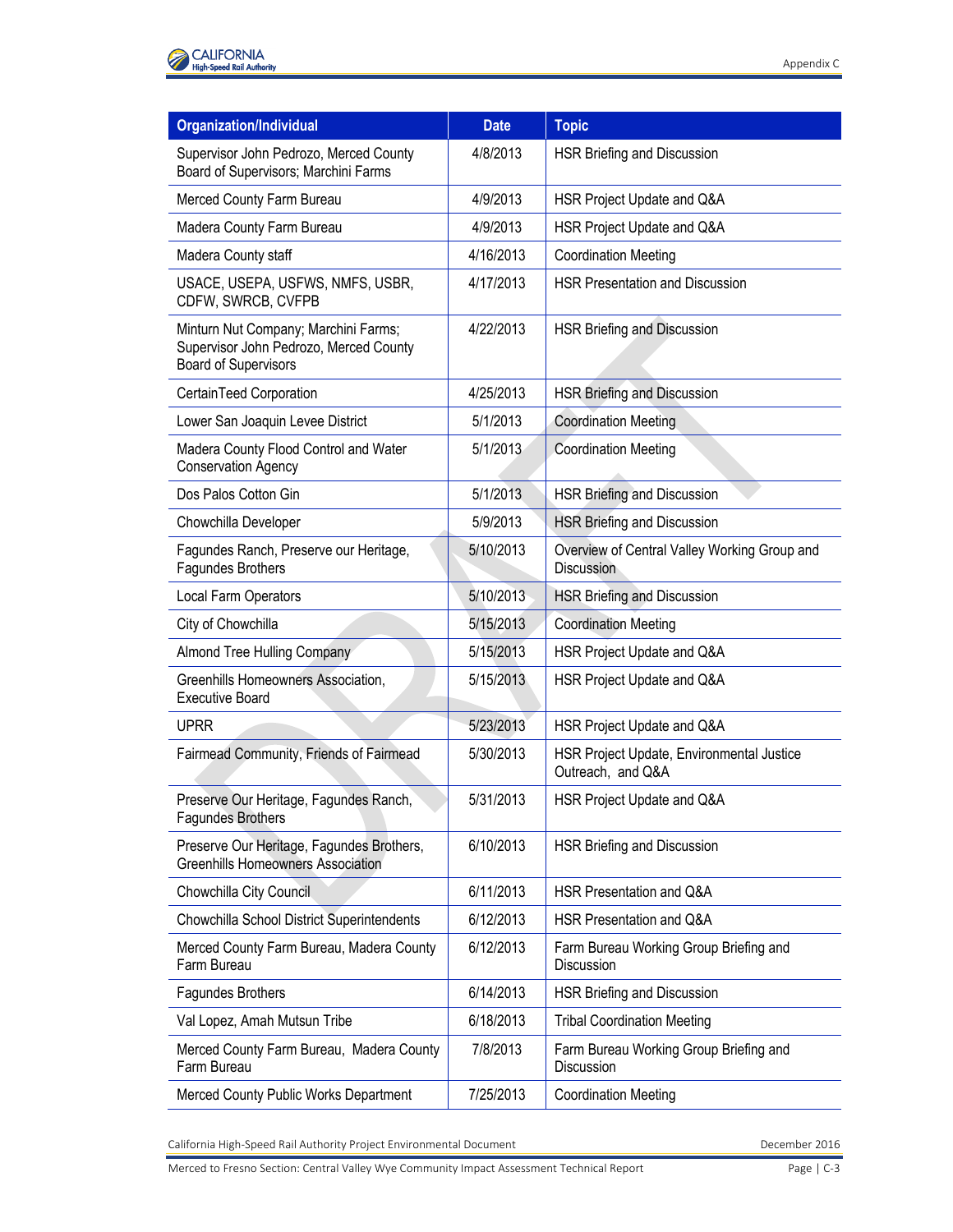| <b>Organization/Individual</b>                                                                                                                                        | <b>Date</b> | <b>Topic</b>                                                                                   |
|-----------------------------------------------------------------------------------------------------------------------------------------------------------------------|-------------|------------------------------------------------------------------------------------------------|
| Merced County Farm Bureau, Madera County<br>Farm Bureau                                                                                                               | 8/14/2013   | Farm Bureau Working Group Briefing and<br><b>Discussion</b>                                    |
| Caltrans District 6                                                                                                                                                   | 8/14/2013   | <b>Coordination Meeting</b>                                                                    |
| Merced County Farm Bureau, Madera County<br>Farm Bureau                                                                                                               | 10/9/2013   | Farm Bureau Working Group Briefing and<br><b>Discussion</b>                                    |
| Supervisor John Pedrozo, Merced County<br>Board of Supervisors and Merced County staff                                                                                | 10/10/2013  | Update Elected Officials on HSR and Q&A                                                        |
| Amah Mutsun Tribe                                                                                                                                                     | 10/25/2013  | Tribal Coordination Meeting to discuss the San<br>Jose to Merced Section, HSR Updates, and Q&A |
| <b>USEPA and USACE</b>                                                                                                                                                | 11/12/2013  | Coordination Meeting (teleconference)                                                          |
| <b>USEPA and USACE</b>                                                                                                                                                | 11/19/2013  | Agency Tour and Coordination Discussion                                                        |
| <b>USEPA and USACE</b>                                                                                                                                                | 11/26/2013  | Coordination Meeting (teleconference)                                                          |
| <b>CDCR</b>                                                                                                                                                           | 12/2/2013   | <b>HSR Presentation and Discussion</b>                                                         |
| <b>USEPA and USACE</b>                                                                                                                                                | 12/3/2013   | Coordination Meeting (teleconference)                                                          |
| Merced County Farm Bureau, Madera County<br>Farm Bureau                                                                                                               | 12/18/2013  | Farm Bureau Working Group Briefing and<br><b>Discussion</b>                                    |
| <b>Greenhills Estates Property Owners; Mark</b><br>Lewis, Chowchilla City Manager; Richard<br>Walker, Chowchilla Mayor; and David Rogers,<br>Madera County Supervisor | 1/15/2014   | <b>HSR Presentation and Discussion</b>                                                         |
| Madera County Public Works staff                                                                                                                                      | 1/23/2014   | HSR Presentation and Q&A                                                                       |
| Caltrans District 10                                                                                                                                                  | 1/27/2014   | HSR Presentation and Q&A                                                                       |
| Caltrans District 6                                                                                                                                                   | 1/28/2014   | HSR Presentation and Q&A                                                                       |
| Merced County Farm Bureau/Madera County<br>Farm Bureau                                                                                                                | 3/5/2014    | Farm Bureau Working Group Briefing and<br>Discussion                                           |
| City of Chowchilla                                                                                                                                                    | 3/5/2014    | Meeting to discuss potential noise and vibration<br>impacts in Chowchilla                      |
| <b>Caltrans District 6</b>                                                                                                                                            | 5/29/2014   | Discussion of proposed HSR alignment<br>crossings for SR 99/SR 152 Interchange                 |
| Merced County Farm Bureau, Madera County<br>Farm Bureau, Preserve Our Heritage<br>members, and Chowchilla Water District staff                                        | 6/5/2014    | Farm Bureau Working Group Briefing and<br>Discussion                                           |
| City of Chowchilla and Caltrans District 7                                                                                                                            | 6/5/2014    | <b>Coordination Meeting</b>                                                                    |
| Native American Tribes in Wye Area                                                                                                                                    | 7/16/2014   | <b>Tribal Coordination Meeting</b>                                                             |
| USACE, USEPA, and SWRCB                                                                                                                                               | 7/17/2014   | HSR Presentation, Federal Agency Tour and<br>Q&A                                               |
| Tribal Representatives in the Wye Area                                                                                                                                | 8/28/2014   | <b>Tribal Coordination Meeting</b>                                                             |
| Merced County Farm Bureau, Madera County<br>Farm Bureau                                                                                                               | 9/25/2014   | Farm Bureau Working Group Briefing and<br><b>Discussion</b>                                    |
| Chowchilla Water District                                                                                                                                             | 1/5/2015    | HSR Briefing and Discussion                                                                    |

December 2016 California High-Speed Rail Authority Project Environmental Document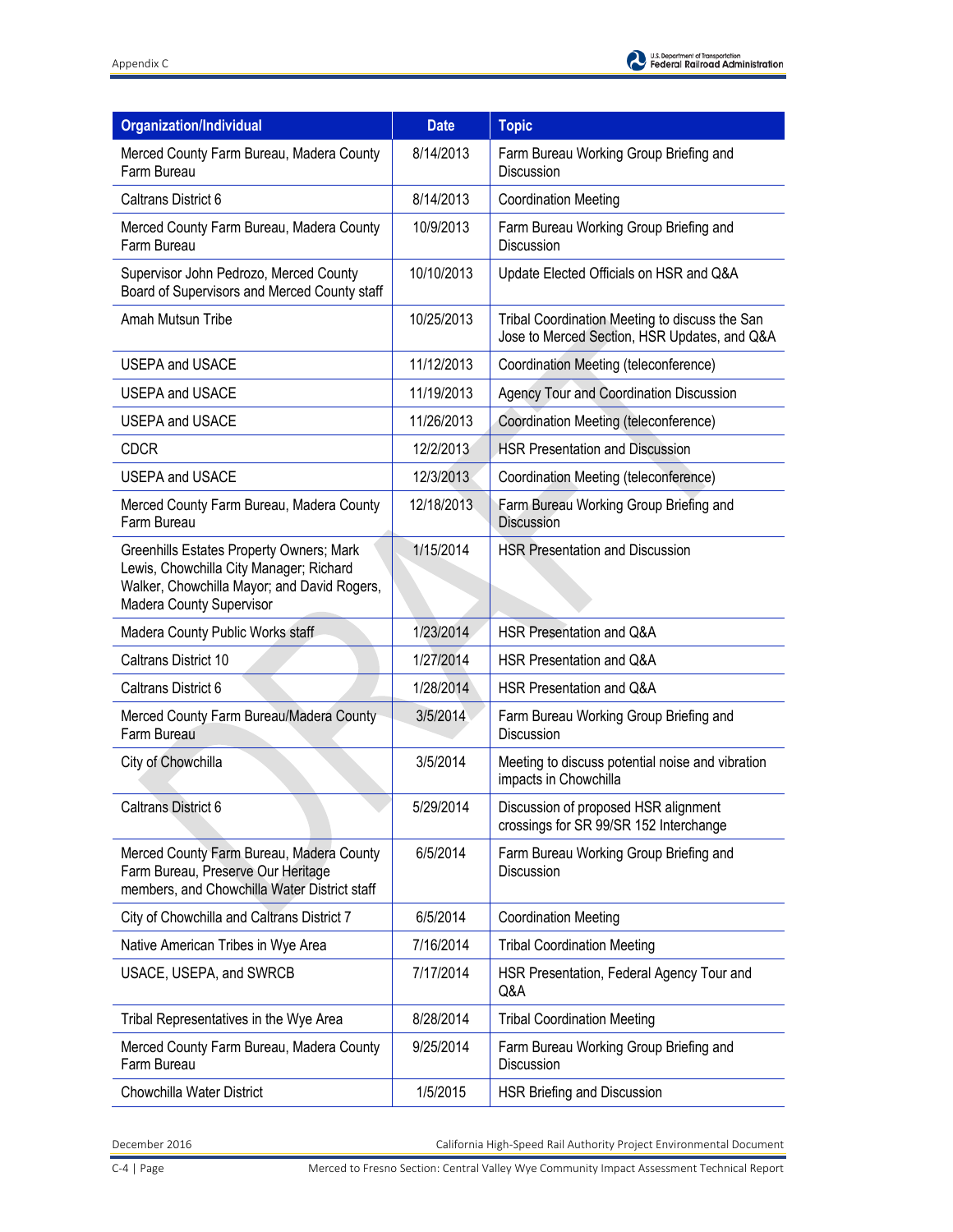| <b>Organization/Individual</b>                                                                                                 | <b>Date</b>            | <b>Topic</b>                                                                                 |
|--------------------------------------------------------------------------------------------------------------------------------|------------------------|----------------------------------------------------------------------------------------------|
| City of Madera staff                                                                                                           | 1/6/2015               | HSR Briefing and Discussion                                                                  |
| Madera County staff                                                                                                            | 1/6/2015               | HSR Briefing and Discussion                                                                  |
| City of Chowchilla                                                                                                             | 1/6/2015               | HSR Briefing and Discussion                                                                  |
| <b>Merced County</b>                                                                                                           | 1/6/2015               | HSR Briefing and Discussion                                                                  |
| City of Madera                                                                                                                 | 1/6/2015               | HSR Briefing and Discussion                                                                  |
| San Luis Canal Company                                                                                                         | 1/8/2015               | HSR Briefing and Discussion                                                                  |
| Merced County Farm Bureau, Madera County<br>Farm Bureau                                                                        | 1/8/2015               | Farm Bureau Working Group Briefing and<br>Discussion                                         |
| Madera County                                                                                                                  | 1/8/2015               | <b>HSR Briefing and Discussion</b>                                                           |
| San Luis Canal/Henry Miller Reclamation<br><b>District</b>                                                                     | 1/8/2015               | <b>HSR Briefing and Discussion</b>                                                           |
| <b>CVFPB</b>                                                                                                                   | 1/15/2015              | <b>HSR Briefing and Discussion</b>                                                           |
| <b>Merced County</b>                                                                                                           | 1/16/2015              | <b>Coordination Meeting</b>                                                                  |
| Public Information Meeting in Chowchilla                                                                                       | 1/20/2015              | Public Information Meeting and Environmental<br>Justice Outreach, Open House, and Discussion |
| Public Information Meeting in Fairmead                                                                                         | 1/21/2015              | Public Information Meeting and Environmental<br>Justice Outreach, Open House, and Discussion |
| Central California Irrigation District                                                                                         | 1/26/2015              | <b>HSR Briefing and Discussion</b>                                                           |
| Henry Miller Reclamation District                                                                                              | 2/10/2015              | <b>HSR Briefing and Discussion</b>                                                           |
| <b>FRA</b>                                                                                                                     | 3/23/2015              | HSR Project Update and Q&A                                                                   |
| <b>FRA</b>                                                                                                                     | 3/26/2015              | Tour of Central Valley Wye area starting and<br>ending in Sacramento                         |
| PG&E                                                                                                                           | 4/7/2015               | Meeting to discuss facility upgrades and PTE<br>process                                      |
| Merced County Public Works Department                                                                                          | 4/8/2015               | <b>Coordination Meeting</b>                                                                  |
| Merced County Farm Bureau, Madera County<br>Farm Bureau, Preserve Our Heritage<br>Members, and Chowchilla Water District staff | 6/4/2015               | Farm Bureau Working Group Briefing and<br>Discussion                                         |
| Lower San Joaquin Levee District                                                                                               | 6/12/2015              | <b>Coordination Meeting</b>                                                                  |
| <b>Chowchilla Water District</b>                                                                                               | 6/30/2015              | <b>Coordination Meeting</b>                                                                  |
| Fairmead Community, Friends of Fairmead                                                                                        | 6/30/2015              | HSR Project Update, Environmental Justice<br>Outreach, and Q&A                               |
| Chowchilla Water District                                                                                                      | 7/2/2015               | <b>Coordination Meeting</b>                                                                  |
| Madera County Roads Department                                                                                                 | 7/2/2015               | <b>Coordination Meeting</b>                                                                  |
| Madera County Flood Control                                                                                                    | 7/2/2015               | <b>Coordination Meeting</b>                                                                  |
| Potential Mitigation Site Property Owners                                                                                      | 7/6/2015-<br>7/24/2015 | Meeting to discuss Conceptual Mitigation Plan                                                |
| Fairmead Community, Friends of Fairmead                                                                                        | 7/14/2015              | HSR Project Update, Environmental Justice<br>Outreach, and Q&A                               |

California High-Speed Rail Authority Project Environmental Document **December 2016** December 2016

Merced to Fresno Section: Central Valley Wye Community Impact Assessment Technical Report Page | C-5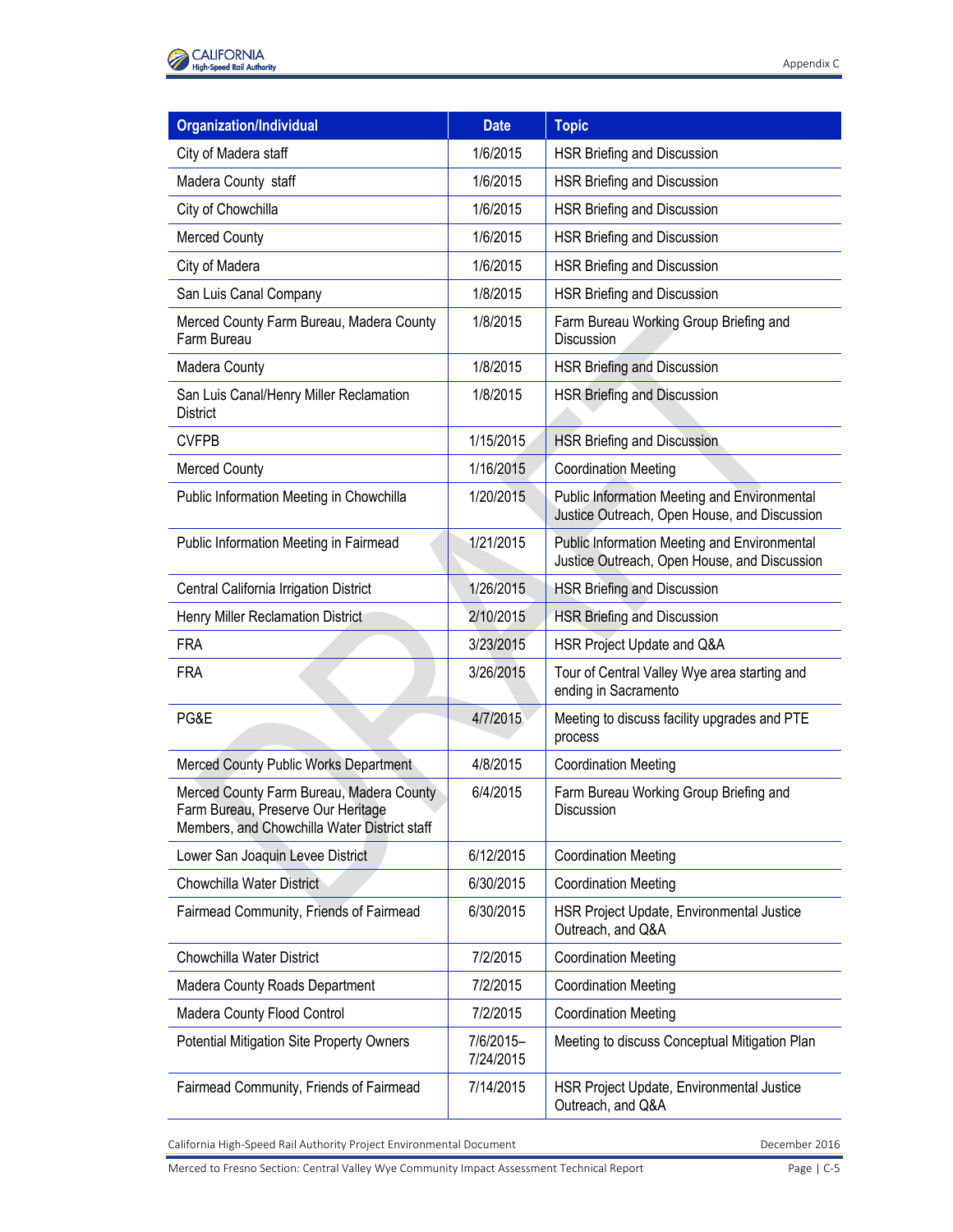| <b>Organization/Individual</b>                                                 | <b>Date</b>               | <b>Topic</b>                                                |
|--------------------------------------------------------------------------------|---------------------------|-------------------------------------------------------------|
| Merced County Farm Bureau, Madera County<br>Farm Bureau                        | 8/27/2015                 | Farm Bureau Working Group Briefing and<br>Discussion        |
| Chowchilla Elementary School District                                          | 9/4/2015                  | HSR Briefing and Discussion                                 |
| <b>USACE</b>                                                                   | 9/22/2015                 | Permitting Coordination                                     |
| Preserve Our Heritage                                                          | 10/14/2015                | HSR Briefing and Discussion                                 |
| Merced County Farm Bureau, Madera County<br>Farm Bureau                        | 10/20/2015                | Farm Bureau Working Group Briefing and<br><b>Discussion</b> |
| <b>USACE Sacramento District Engineering and</b><br><b>Regulatory Division</b> | 11/30/2015-<br>12/11/2015 | <b>Permitting Coordination</b>                              |
| <b>Fairmead Community and Friends</b>                                          | 12/15/2015                | Visioning Workshop and Environmental Justice<br>Outreach    |
| <b>USACE</b>                                                                   | 12/22/2015                | <b>Permitting Coordination</b>                              |
| Merced County Farm Bureau/Madera County<br>Farm Bureau                         | 2/23/2016                 | Farm Bureau Working Group Briefing and<br>Discussion        |
| <b>USACE</b>                                                                   | 2/24/2016                 | Section 408 Preliminary Determination Meeting               |
| Merced County Farm Bureau/Madera County<br>Farm Bureau                         | 4/29/2016                 | Farm Bureau Working Group Briefing and<br>Discussion        |
| <b>USEPA</b>                                                                   | 6/15/2016                 | <b>Environmental Justice Outreach</b>                       |
| Fairmead Community, Friends of Fairmead                                        | 6/16/2016                 | HSR Update and Q&A                                          |
| Fairmead Community, Friends of Fairmead                                        | 7/14/2016                 | HSR Update and Q&A                                          |
| <b>USACE</b>                                                                   | 7/19/2016                 | Section 408 Preliminary Determination Meeting               |
| Fresno-Madera Fire and Life Safety                                             | 7/20/2016                 | <b>HSR Coordination and Update</b>                          |
| Merced County Farm Bureau/Madera County<br>Farm Bureau                         | 7/21/2016                 | Farm Bureau Working Group Briefing and<br>Discussion        |
| <b>Caltrans District 10</b>                                                    | 7/29/2016                 | HSR Update and Discussion                                   |
| <b>Madera County</b>                                                           | 8/2/2016                  | <b>HSR Coordination and Update</b>                          |
| <b>California Department of Corrections</b>                                    | 8/10/2016                 | HSR Briefing and Discussion                                 |
| City of Chowchilla                                                             | 8/10/2016                 | HSR Briefing and Discussion                                 |
| <b>Merced County</b>                                                           | 8/12/2016                 | HSR Briefing and Discussion                                 |
| Chowchilla Elementary and Middle School<br>District                            | 8/26/2016                 | HSR Update and Discussion                                   |
| Merced County Farm Bureau/Madera County<br>Farm Bureau                         | 9/8/2016                  | Farm Bureau Working Group Briefing and<br>Discussion        |